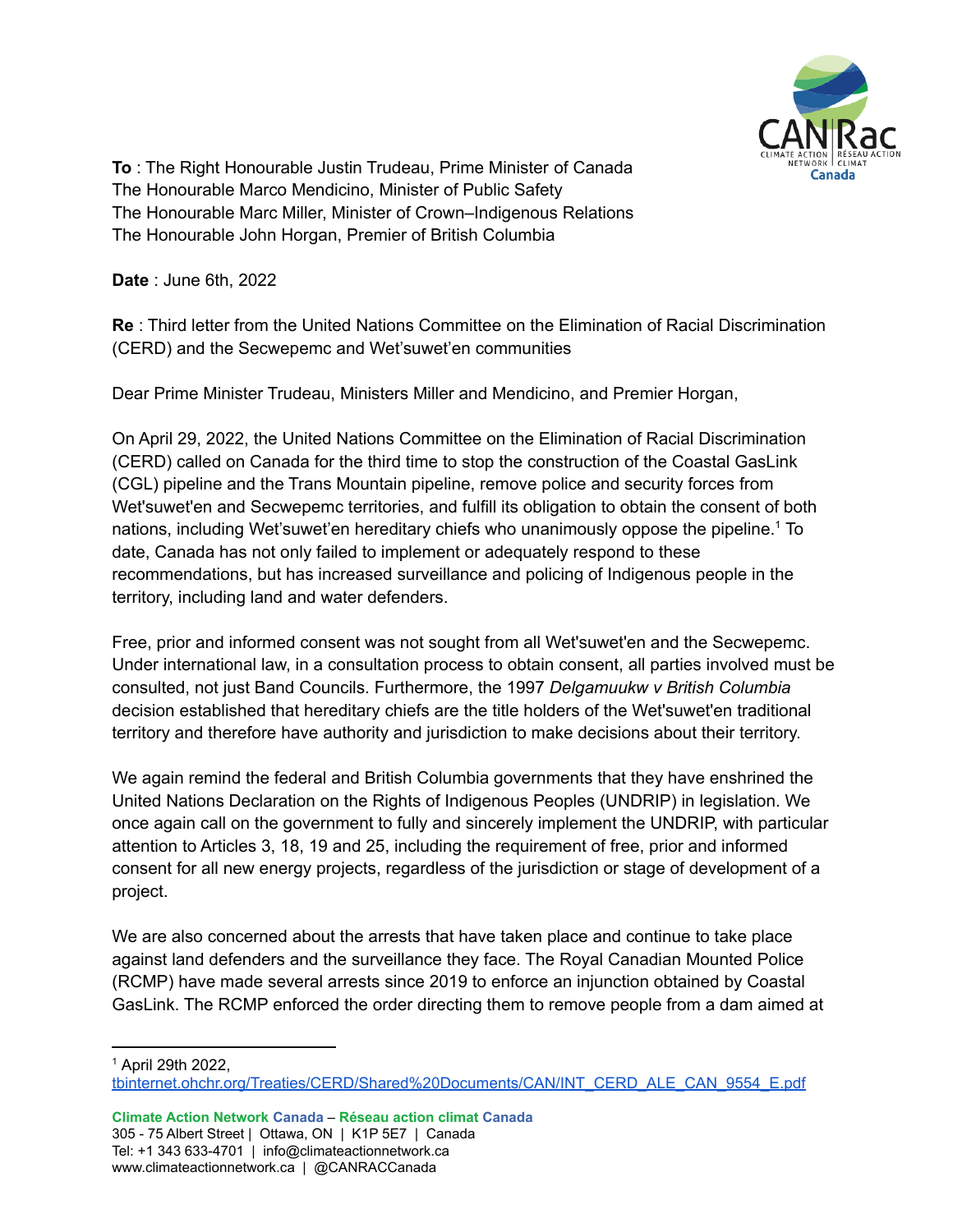preventing drilling under the Wedzin Kwa (Morice River) - a major source of drinking water for communities in the territory and a spawning ground for wild salmon.

Land defenders and members of the Wet'suwet'en Nation are intimidated and harassed, and live under constant surveillance on a daily basis. Community spokespeople report that beginning in February, the RCMP and Coastal GasLink have increased surveillance and presence on the yintah (territory). Residents report that the RCMP is cutting the chains and locks on their doors. Spokespeople also told Amnesty International staff that they were threatened with arrest and charged with obstruction when they ordered officers to leave, that community members were arrested and fined on the roads leading to the area, and that officers tried to prevent the community from organizing.

Coastal GasLink is on the brink of drilling under the Wedzin Kwa. It is therefore urgent for the Canadian and BC governments to act.

In 2018, at the United Nations General Assembly celebrating the 20th anniversary of the adoption of the Declaration on Human Rights Defenders, Canada declared in plenary that "Attacks on human rights defenders are attacks on the rights of everyone. No one should ever be threatened or suffer violence for peacefully promoting human rights or expressing ideas and opinions."

We call on the Canadian and British Columbian governments to act on its words and:

- Respond as requested by the United Nations Committee on the Elimination of Racial Discrimination (CERD) by July 15, 2022.
- Comply with the recommendations of the CERD, including removing all police, RCMP and other agencies from the Wet'suwet'en and Secwepemc territories, halting work on Coastal GasLink and Trans Mountain, and ending the harassment of land defenders.
- Accept the invitation of the Wet'suwet'en Hereditary Chiefs to meet with them and engage in a constructive dialogue about the Coastal GasLink pipeline.
- Respect the laws, self-determination and the free, prior and informed consent of the Wet'suwet'en and Secwepemc nations.

Both the federal and British Columbia governments regularly express their dedication to both climate action and reconciliation, yet undermine both by condoning the ongoing violence against Indigenous land defenders. Climate action cannot be separated from the broader project of Indigenous self-determination and decolonization.

## Sincerely,

*Climate Action Network - Réseau action climat Canada Amnistie internationale Canada francophone Above Ground Action Environnement Basses-Laurentides Association québécoise de lutte contre la pollution atmosphérique*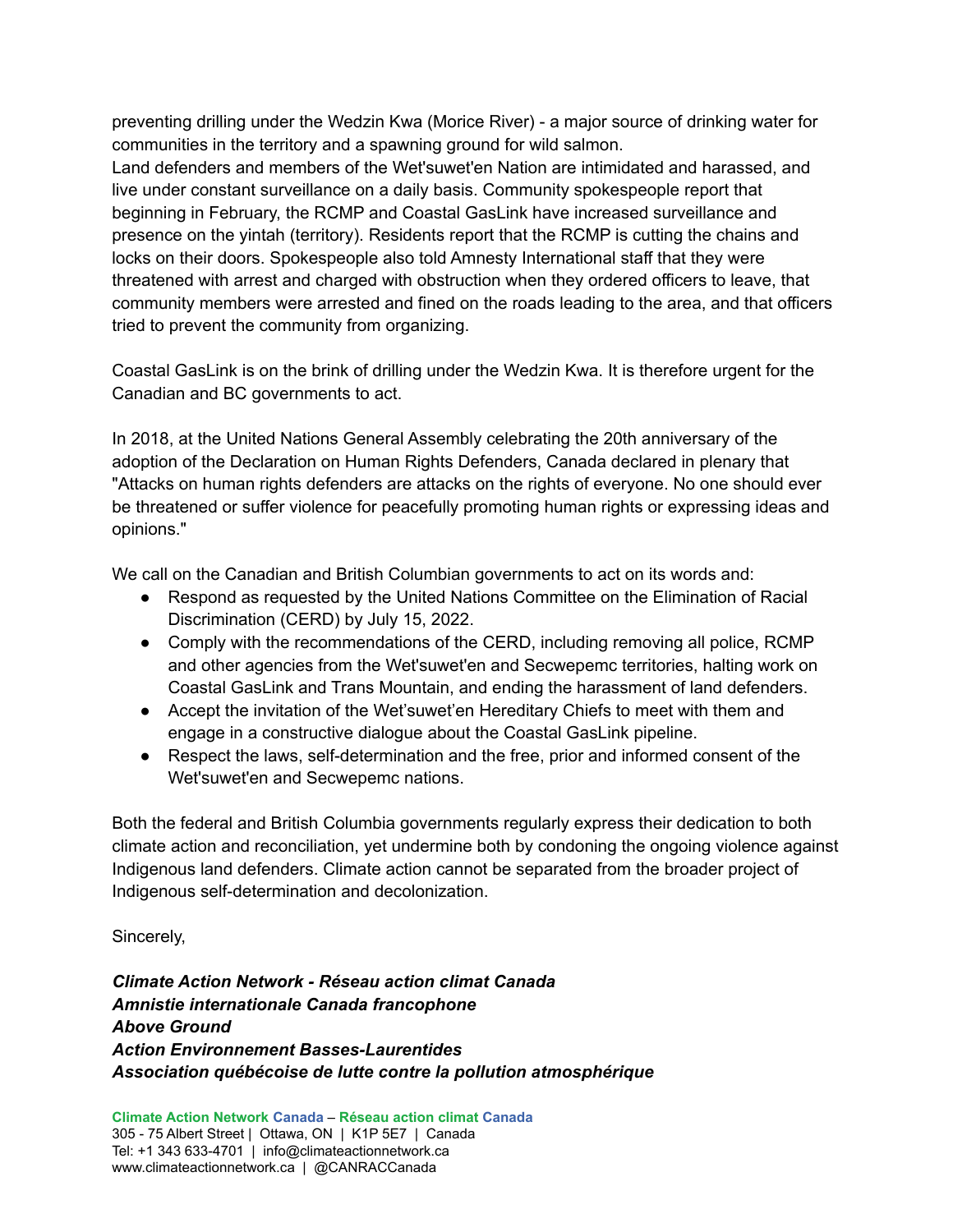*Association québécoise des organismes de coopération internationale Blue Green Canada Canadian Association of Nurses for the Environment Canadian Association of Physicians for the Environment Canadian Interfaith Fast For the Climate Canadian Voice of Women for Peace Citizen's Oil & Gas Council Citizens' Climate Lobby Canada Climate Emergency Unit Climate Justice Saskatoon Climate Justice Victoria Climate Reality Project Canada ClimateFast Conseil central du Montréal métropolitain - Centrale Syndicale Nationale Council of Canadians Creatively United for the Planet Deciphearth Energy Mix Productions Inc. Environmental Defence ENvironnement JEUnesse (ENJEU) Équiterre Fondation David Suzuki / David Suzuki Foundation Fondation Rivières For Our Kids Toronto Foundation for Environmental Stewardship Front commun pour la transition énergétique Grand(m)others Act to Save the Planet (GASP) Green 13 Green Majority Radio Greenpeace Canada Indigenous Climate Action L'Assomption en transition Leadnow Manitoba Energy Justice Coalition Mères au front Ministry for Social Justice, Peace, and Creation Care - Sisters of St. Joseph of Toronto Mouvement d'éducation populaire et d'action communautaire du Québec Naturopathic Doctors for Environmental and Social Trust NON à une marée noire dans le Saint-Laurent Parkdale-High Park 4 climate action Protect Eisner Wetland Protect the Planet Qathet Climate Alliance*

**Climate Action Network Canada** – **Réseau action climat Canada** 305 - 75 Albert Street | Ottawa, ON | K1P 5E7 | Canada Tel: +1 343 633-4701 | info@climateactionnetwork.ca www.climateactionnetwork.ca | @CANRACCanada